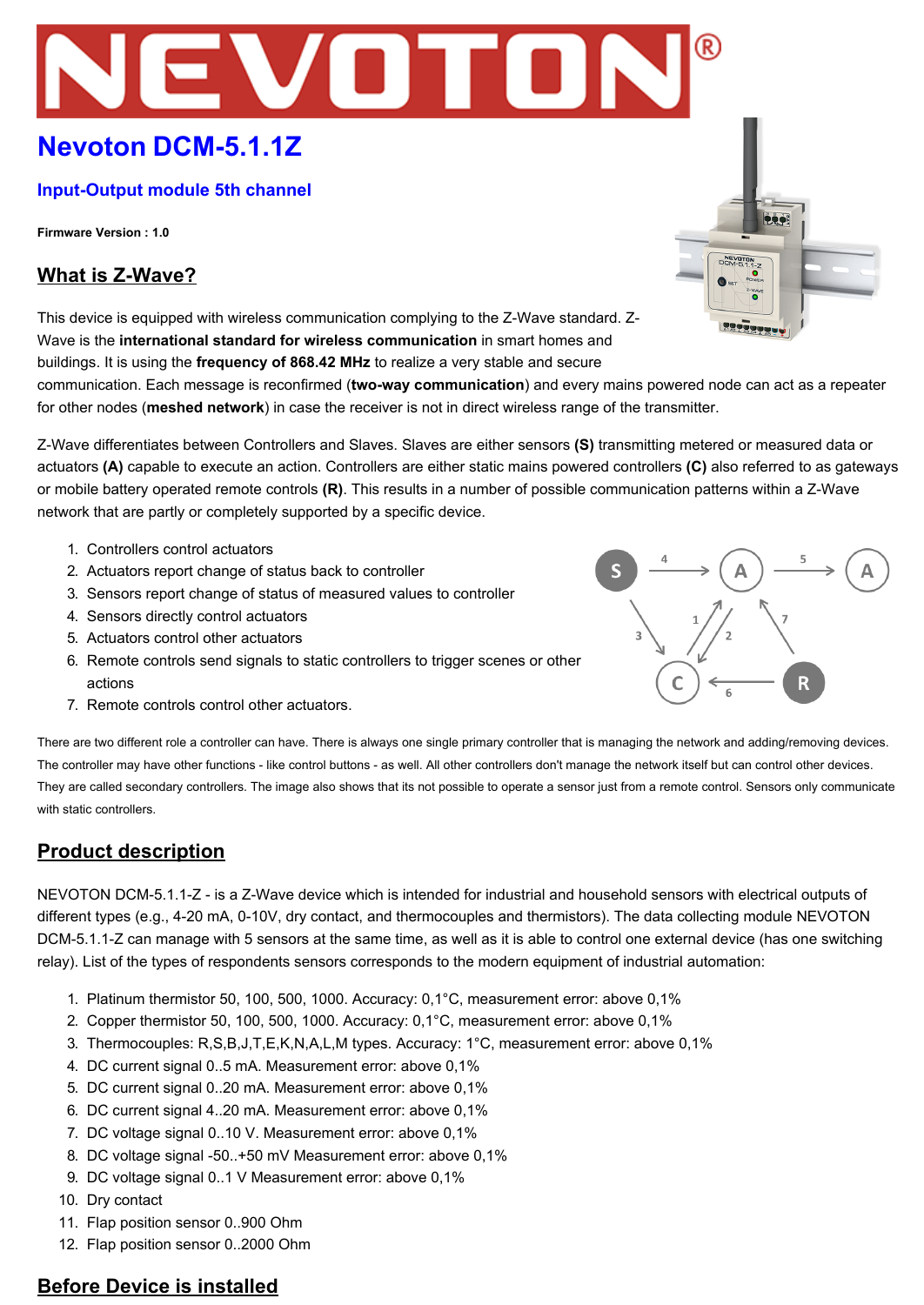Please read carefully the enclosed user manual before installation of the radio-actuator, in order to ensure an error-free functioning.

ATTENTION: only authorized technicians under consideration of the countryspecific installation guidelines/norms may do installation. Prior to the assembly of the product, the voltage network has to be switched off and ensured against re-switching.

The product is permitted only for proper use as specified in the user manual. Any kind of guarantee claim has to be forfeited if changes, modifications or painting are undertaken. The product must be checked for damages immediately after unpacking. In the case of damages, the product must not be operated in any case. If a danger-free operation of the equipment cannot be assured, the voltage supply has to be interrupted immediately and the equipment has to be protected from unintended operation.

# **Installation Guidelines**

The device is designed for mounting on a wall or other surface on DIN-rail. To switch the device on its power terminals must be energized by an external 12 V DC power supply. After the power indicator "POWER" lights.

# **Behavior within the Z-Wave network**

On factory default the device does not belong to any ZWave network. The device needs to join an existing wireless network to communicate with the devices of this network. This process is called **Adding**. Devices can also leave a network. This process is called Removing. Both processes are initiated by the primary controller of the Z-Wave network. This controller will be turned into removing respective adding mode. Please refer to your primary controllers manual on how to turn your controller into adding or removing mode. Only if the primary controller is in adding or removing mode, this device can join or leave the network. Leaving the network - i.e. being removed - sets the device back to factory default.

If the device already belongs to a network, follow the removing process before adding it in your network. Otherwise adding of this device will fail. If the controller being added was a primary controller, it has to be reset first.

For adding the device to the ZWave network the triple click of the Set button is needed. To remove the device from the ZWave network click the Set button trice again.

# **Operating the device**

#### **Data collecting module settings**

The settings are described by the example of the 1st input channel of data collecting module. The relevant parameters for the other channels from 2nd to 5th set up by analogy with the difference that their number is different first digit (which corresponds to the channel number)

Parameter Nº10 This parameter is used to select the type of sensor. If you select "No sensor", the channel is not used and is not polled.

**Parameter №14** This parameter determines the report sending time for the 1st channel. It is measured in seconds. The values range from 1 to 655535 seconds.

**Parameter Nº15** This parameter is the sensor sensitivity parameter. It defines value of the changes necessary for sending the report, the channel 1.

**Parameter Nº16** Parameter Limitation of the rate of departure of the report. Parameter is defined as the time from the time of dispatch of the previous report, after which it is possible to send another report. Time is given in milliseconds. Range from 1 to 65535 msec. Limitation can be turned off.

Basic CC are binding with SwitchBinary CC and uses to get relay status and control it.

# **Upgrade over the air**

A firmware update can fix the existing bugs and add new functionality.

To confirm the firmware wireless update the double-click of the Set button is needed. The Z-Wave Indicator alternately flashes red and green. When the firmware update is complete, the Z-Wave indicator will light up in green continuously.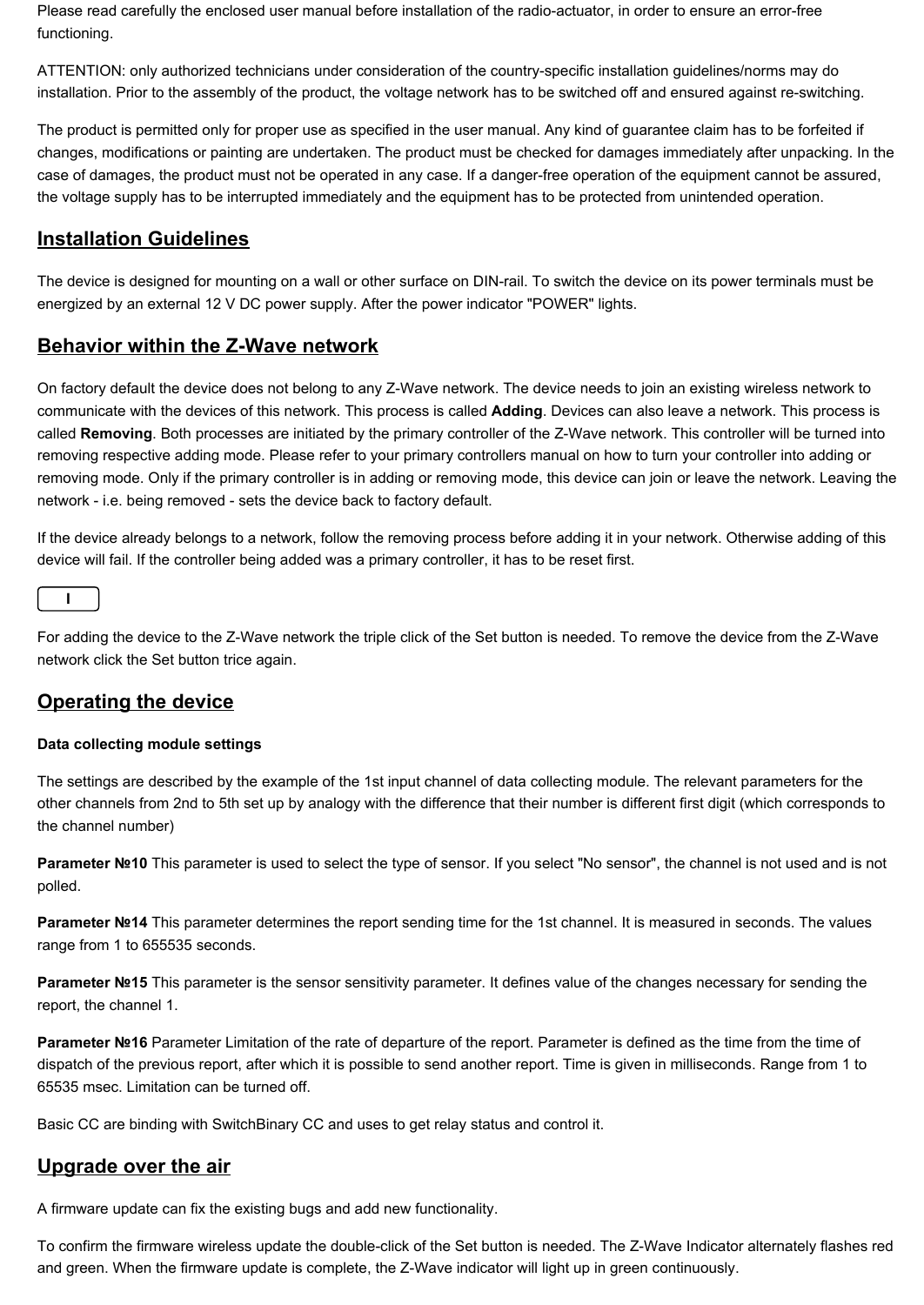## **Factory reset**

Hold the Set button pushed for 5 seconds, then push it three times shortly. The Z-Wave Indicator alternately flashes red and green. After that the triple-click is needed.

# **Associations**



Z-Wave devices control other Z-Wave devices. The relationship between one device controlling another device is called *association*. In order to control a different device, the controlling device needs to maintain a list of devices that will receive controlling commands. These lists are called **association groups** and they are always related to certain events (e.g. button pressed, sensor triggers, ...). In case the event happens all devices stored in the respective association group will receive a common wireless command.

Association Groups:

Lifeline To the controller sends information from the sensors and relay (max. nodes in group: 5)

# **Configuration Parameters**

Z-Wave products are supposed to work out of the box after adding, however certain configuration can adapt the function better to user needs or unlock further enhanced features.

#### **Sensor type for Channel #1 (Parameter Number 10, Parameter Size 1)**

Sensor type, Sensor type for Channel #1. Interview need for new values

| Value          | Description                     |
|----------------|---------------------------------|
| 0              | No sensor (Default)             |
| 1              | ThermoPair L type               |
| $\overline{c}$ | ThermoPair J type               |
| 3              | ThermoPair N type               |
| 4              | ThermoPair K type               |
| 5              | ThermoPair S type               |
| 6              | ThermoPair R type               |
| 7              | ThermoPair B type               |
| 8              | ThermoPair A1 type              |
| 9              | ThermoPair A2 type              |
| 10             | ThermoPair A3 type              |
| 11             | ThermoPair T type               |
| 12             | ThermoPair E type               |
| 13             | ThermoPair E type               |
| 13             | ThermoResistoristor Pt50 L=3.85 |
| 14             | ThermoResistor Pt50 L=3.91      |
| 15             | ThermoResistor Pt100 L=3.85     |
| 16             | ThermoResistor Pt100 L=3.91     |
| 17             | ThermoResistor Pt500 L=3.85     |
| 18             | ThermoResistor Pt500 L=3.91     |
| 19             | ThermoResistor Pt1000 L=3.85    |
| 20             | ThermoResistor Pt1000 L=3.91    |
| 21             | ThermoResistor Cu50 L=4.26      |
| 22             | ThermoResistor Cu50 L=4.28      |
| 23             | ThermoResistor Cu100 L=4.26     |
| 24             | ThermoResistor Cu100 L=4.28     |
| 25             | ThermoResistor Cu500 L=4.26     |
| 26             | ThermoResistor Cu500 L=4.28     |
|                |                                 |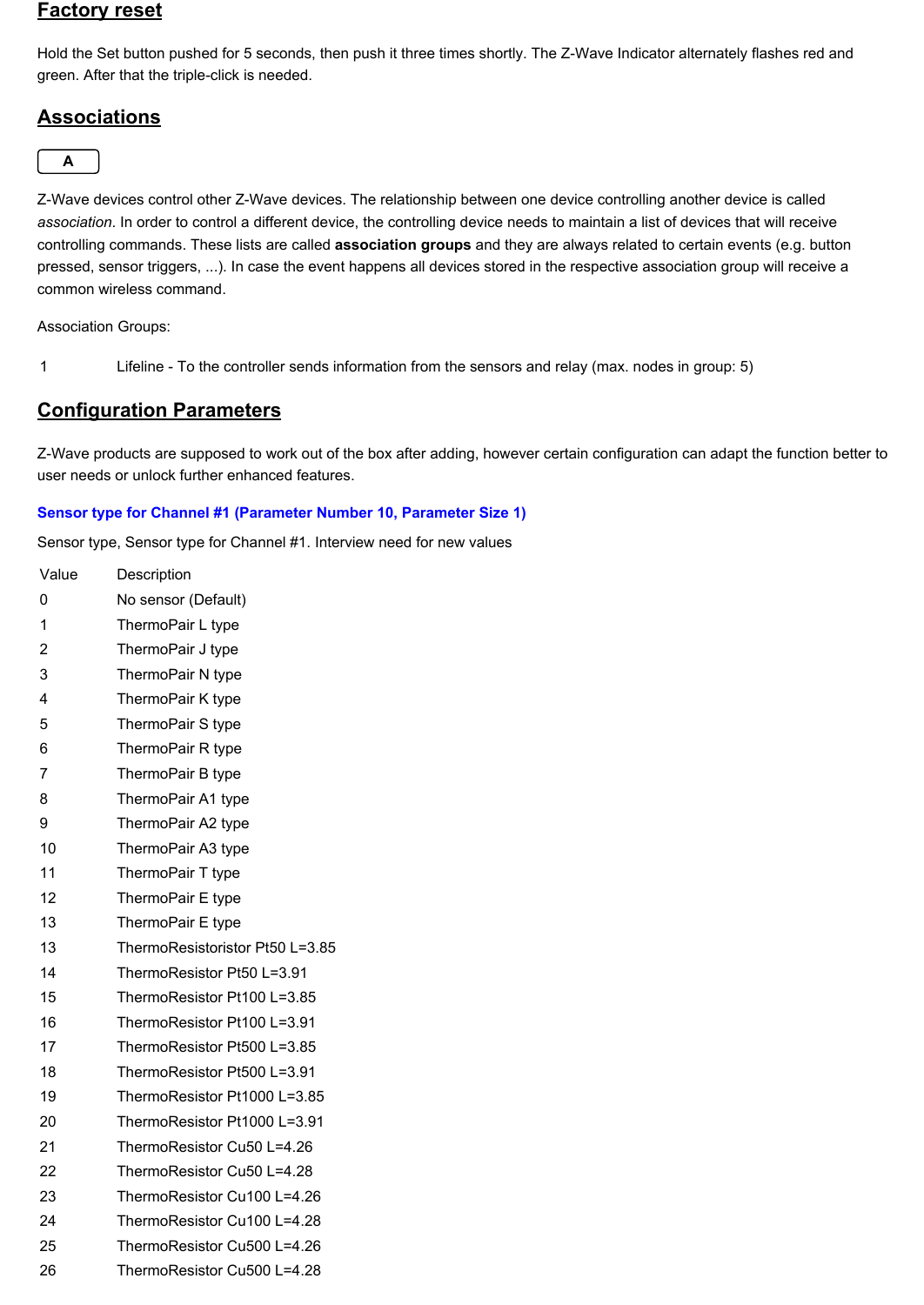- ThermoResistor Cu1000 L=4.26
- ThermoResistor Cu1000 L=4.28
- ThermoResistor Ni100 L=6.17
- ThermoResistor Ni500 L=6.17
- ThermoResistor Ni1000 L=6.17
- ThermoResistor 23
- Voltage 01 V range
- 34 Voltage 0-10 V range
- Current 420 mA range
- Dry Contact

#### **Report sending time, channel #1 (Parameter Number 14, Parameter Size 2)**

Time interval in seconds for sensor data sending, channel #1

Value Description Off — 65535 Seconds (Default 30)

#### **Send report at change of value to the set size, channel #1 (Parameter Number 15, Parameter Size 2)**

Defines value of the changes necessary for sending the report, the channel #1. For example, the established value 1, will lead to sending the report at change of the value established sensor on 0.01

Value Description Off (Default)

— 65535 Value/100

#### **Send the report not more often, than, channel #1 (Parameter Number 16, Parameter Size 2)**

Value Description — 65535 Seconds (Default 30)

## **Sensor type for Channel #2 (Parameter Number 20, Parameter Size 1)**

Sensor type, Sensor type for Channel #2. Interview need for new values

- Value Description No sensor (Default)
- ThermoPair L type
- ThermoPair J type
- ThermoPair N type
- ThermoPair K type
- ThermoPair S type ThermoPair R type
- ThermoPair B type
- ThermoPair A1 type
- ThermoPair A2 type
- ThermoPair A3 type
- ThermoPair T type
- ThermoPair E type
- ThermoPair E type
- ThermoResistoristor Pt50 L=3.85
- ThermoResistor Pt50 L=3.91
- ThermoResistor Pt100 L=3.85
- ThermoResistor Pt100 L=3.91
- ThermoResistor Pt500 L=3.85
- ThermoResistor Pt500 L=3.91
- ThermoResistor Pt1000 L=3.85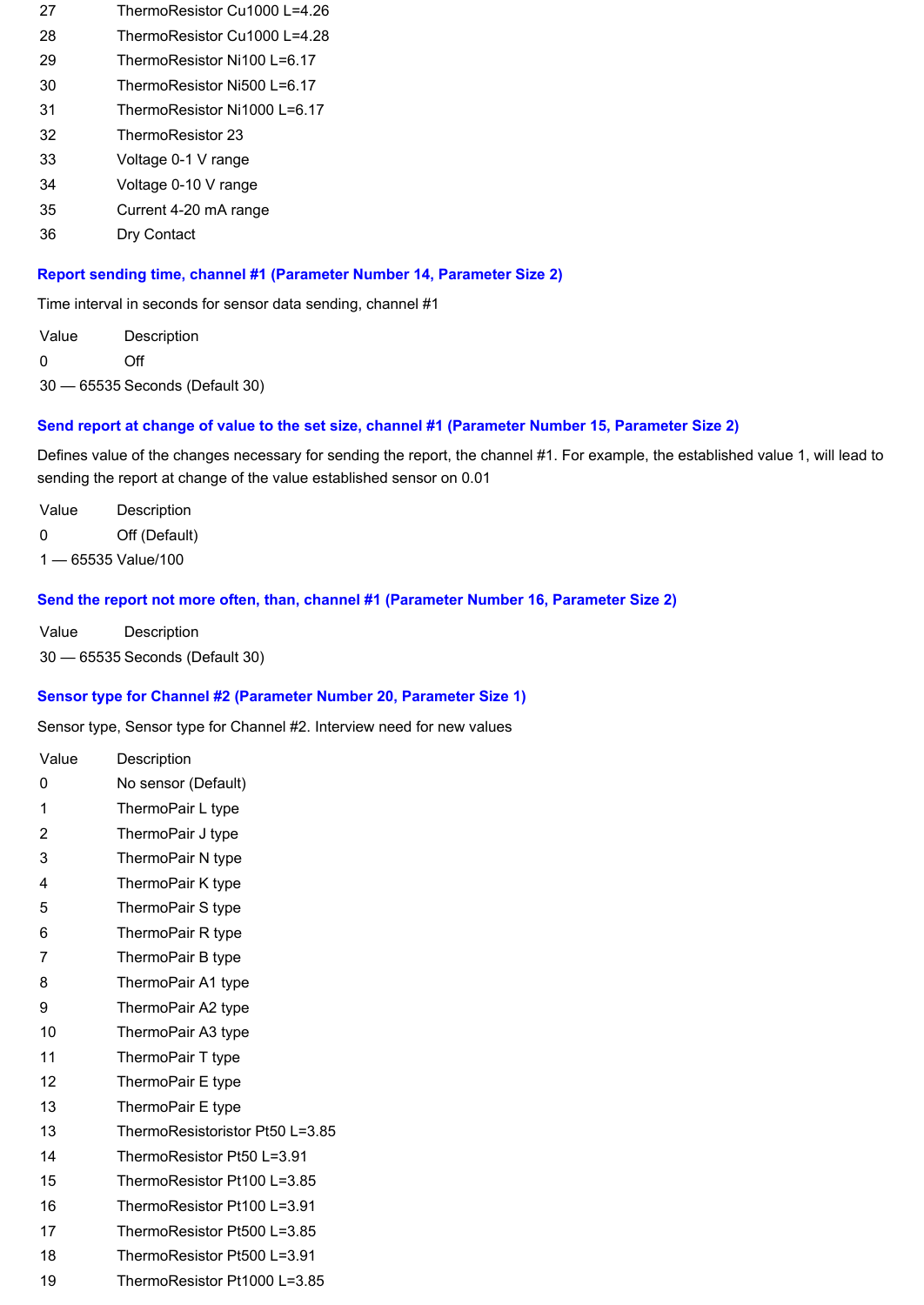- ThermoResistor Pt1000 L=3.91
- ThermoResistor Cu50 L=4.26
- ThermoResistor Cu50 L=4.28
- ThermoResistor Cu100 L=4.26
- ThermoResistor Cu100 L=4.28
- ThermoResistor Cu500 L=4.26
- ThermoResistor Cu500 L=4.28
- ThermoResistor Cu1000 L=4.26
- ThermoResistor Cu1000 L=4.28
- ThermoResistor Ni100 L=6.17
- ThermoResistor Ni500 L=6.17
- ThermoResistor Ni1000 L=6.17
- ThermoResistor 23
- 33 Voltage 0-1 V range
- 34 Voltage 0-10 V range
- Current 420 mA range
- Dry Contact

## **Report sending time, channel #2 (Parameter Number 24, Parameter Size 2)**

Time interval in seconds for sensor data sending, channel #2

Value Description Off

— 65535 Seconds (Default 30)

## **Send report at change of value to the set size, channel #2 (Parameter Number 25, Parameter Size 2)**

Defines value of the changes necessary for sending the report, the channel #2. For example, the established value 1, will lead to sending the report at change of the value established sensor on 0.01

- Value Description
- Off (Default)
- 65535 Value/100

## **Send the report not more often, than, channel #2 (Parameter Number 26, Parameter Size 2)**

Value Description — 65535 Seconds (Default 30)

## **Sensor type for Channel #3 (Parameter Number 30, Parameter Size 1)**

Sensor type, Sensor type for Channel #3. Interview need for new values

| Value | Description         |
|-------|---------------------|
| 0     | No sensor (Default) |
| 1     | ThermoPair L type   |
| 2     | ThermoPair J type   |
| 3     | ThermoPair N type   |
| 4     | ThermoPair K type   |
| 5     | ThermoPair S type   |
| 6     | ThermoPair R type   |
| 7     | ThermoPair B type   |
| 8     | ThermoPair A1 type  |
| 9     | ThermoPair A2 type  |
| 10    | ThermoPair A3 type  |
| 11    | ThermoPair T type   |
| 12    | ThermoPair E type   |

ThermoPair E type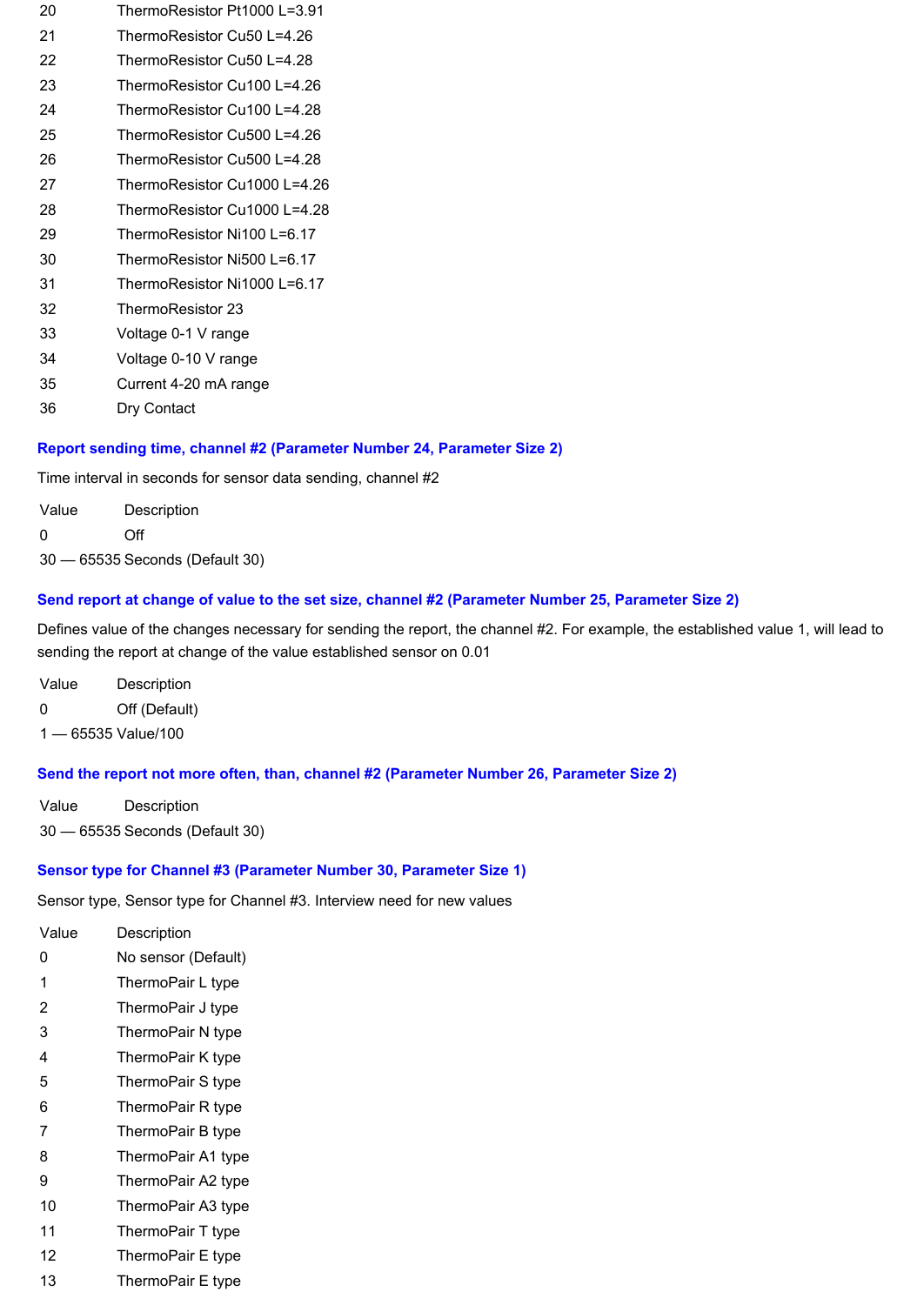- ThermoResistoristor Pt50 L=3.85
- ThermoResistor Pt50 L=3.91
- ThermoResistor Pt100 L=3.85
- ThermoResistor Pt100 L=3.91
- ThermoResistor Pt500 L=3.85
- ThermoResistor Pt500 L=3.91
- ThermoResistor Pt1000 L=3.85
- 20 ThermoResistor Pt1000 L=3.91
- ThermoResistor Cu50 L=4.26
- ThermoResistor Cu50 L=4.28
- ThermoResistor Cu100 L=4.26
- ThermoResistor Cu100 L=4.28
- ThermoResistor Cu500 L=4.26
- ThermoResistor Cu500 L=4.28
- ThermoResistor Cu1000 L=4.26
- ThermoResistor Cu1000 L=4.28
- ThermoResistor Ni100 L=6.17
- ThermoResistor Ni500 L=6.17 ThermoResistor Ni1000 L=6.17
- 
- ThermoResistor 23
- 33 Voltage 0-1 V range
- 34 Voltage 0-10 V range
- Current 420 mA range
- Dry Contact

## **Report sending time, channel #3 (Parameter Number 34, Parameter Size 2)**

Time interval in seconds for sensor data sending, channel #3

| Value | Description |
|-------|-------------|
| 0     | Off         |

— 65535 Seconds (Default 30)

# **Send report at change of value to the set size, channel #3 (Parameter Number 35, Parameter Size 2)**

Defines value of the changes necessary for sending the report, the channel #3. For example, the established value 1, will lead to sending the report at change of the value established sensor on 0.01

Value Description Off (Default) — 65535 Value/100

## **Send the report not more often, than, channel #3 (Parameter Number 36, Parameter Size 2)**

Value Description — 65535 Seconds (Default 30)

## **Sensor type for Channel #4 (Parameter Number 40, Parameter Size 1)**

Sensor type, Sensor type for Channel #4. Interview need for new values

- Value Description
- No sensor (Default)
- ThermoPair L type
- ThermoPair J type
- ThermoPair N type
- ThermoPair K type
- ThermoPair S type
- ThermoPair R type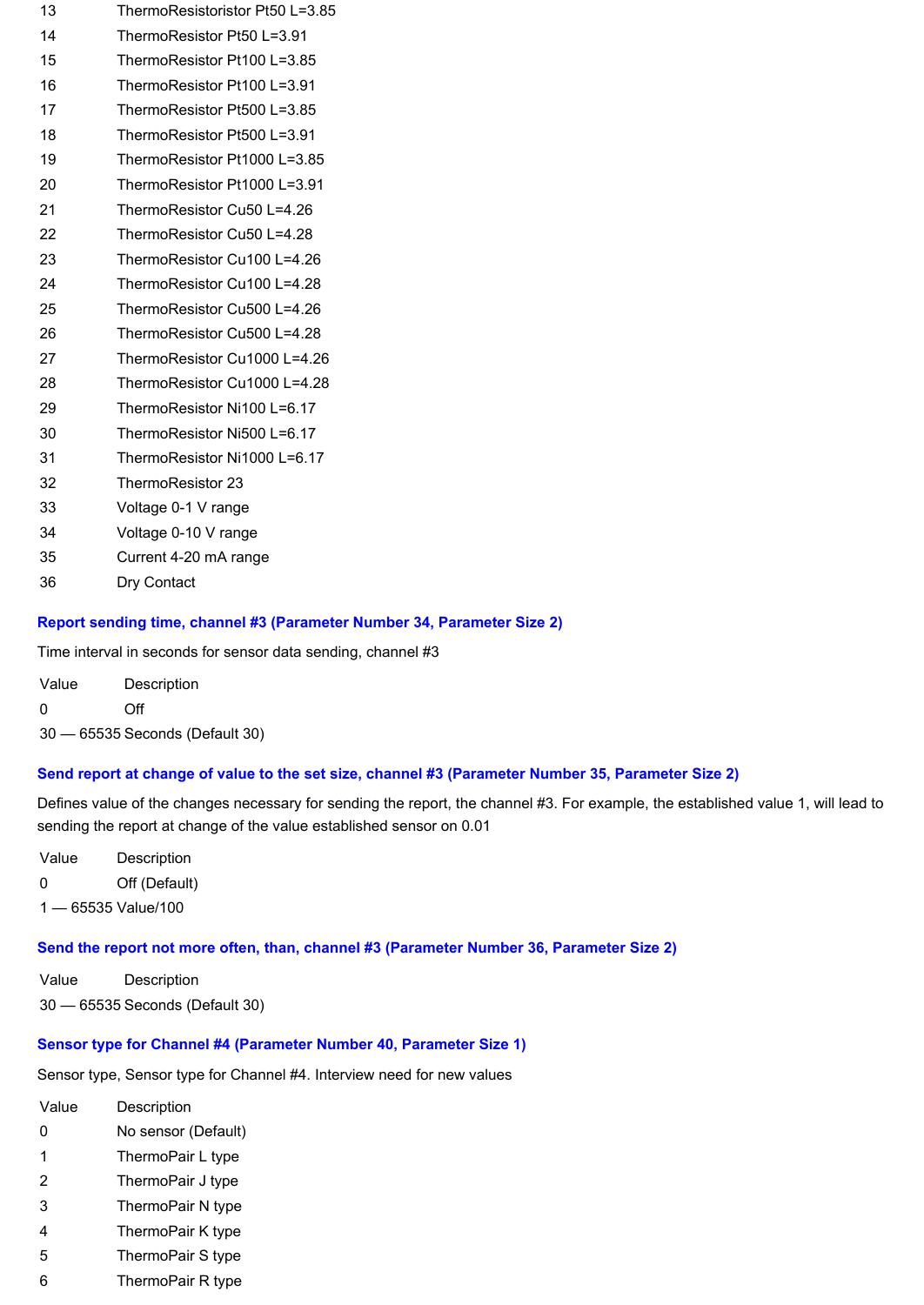| 7  | ThermoPair B type               |
|----|---------------------------------|
| 8  | ThermoPair A1 type              |
| 9  | ThermoPair A2 type              |
| 10 | ThermoPair A3 type              |
| 11 | ThermoPair T type               |
| 12 | ThermoPair E type               |
| 13 | ThermoPair E type               |
| 13 | ThermoResistoristor Pt50 L=3.85 |
| 14 | ThermoResistor Pt50 L=3.91      |
| 15 | ThermoResistor Pt100 L=3.85     |
| 16 | ThermoResistor Pt100 L=3.91     |
| 17 | ThermoResistor Pt500 L=3.85     |
| 18 | ThermoResistor Pt500 L=3.91     |
| 19 | ThermoResistor Pt1000 L=3.85    |
| 20 | ThermoResistor Pt1000 L=3.91    |
| 21 | ThermoResistor Cu50 L=4.26      |
| 22 | ThermoResistor Cu50 L=4.28      |
| 23 | ThermoResistor Cu100 L=4.26     |
| 24 | ThermoResistor Cu100 L=4.28     |
| 25 | ThermoResistor Cu500 L=4.26     |
| 26 | ThermoResistor Cu500 L=4.28     |
| 27 | ThermoResistor Cu1000 L=4.26    |
| 28 | ThermoResistor Cu1000 L=4.28    |
| 29 | ThermoResistor Ni100 L=6.17     |
| 30 | ThermoResistor Ni500 L=6.17     |
| 31 | ThermoResistor Ni1000 L=6.17    |
| 32 | ThermoResistor 23               |
| 33 | Voltage 0-1 V range             |
| 34 | Voltage 0-10 V range            |
| 35 | Current 4-20 mA range           |

Dry Contact

#### **Report sending time, channel #4 (Parameter Number 44, Parameter Size 2)**

Time interval in seconds for sensor data sending, channel #4

Value Description Off — 65535 Seconds (Default 30)

#### **Send report at change of value to the set size, channel #4 (Parameter Number 45, Parameter Size 2)**

Defines value of the changes necessary for sending the report, the channel #4. For example, the established value 1, will lead to sending the report at change of the value established sensor on 0.01

Value Description Off (Default) — 65535 Value/100

#### **Send the report not more often, than, channel #4 (Parameter Number 46, Parameter Size 2)**

Value Description — 65535 Seconds (Default 30)

#### **Sensor type for Channel #5 (Parameter Number 50, Parameter Size 1)**

Sensor type, Sensor type for Channel #5. Interview need for new values

Value Description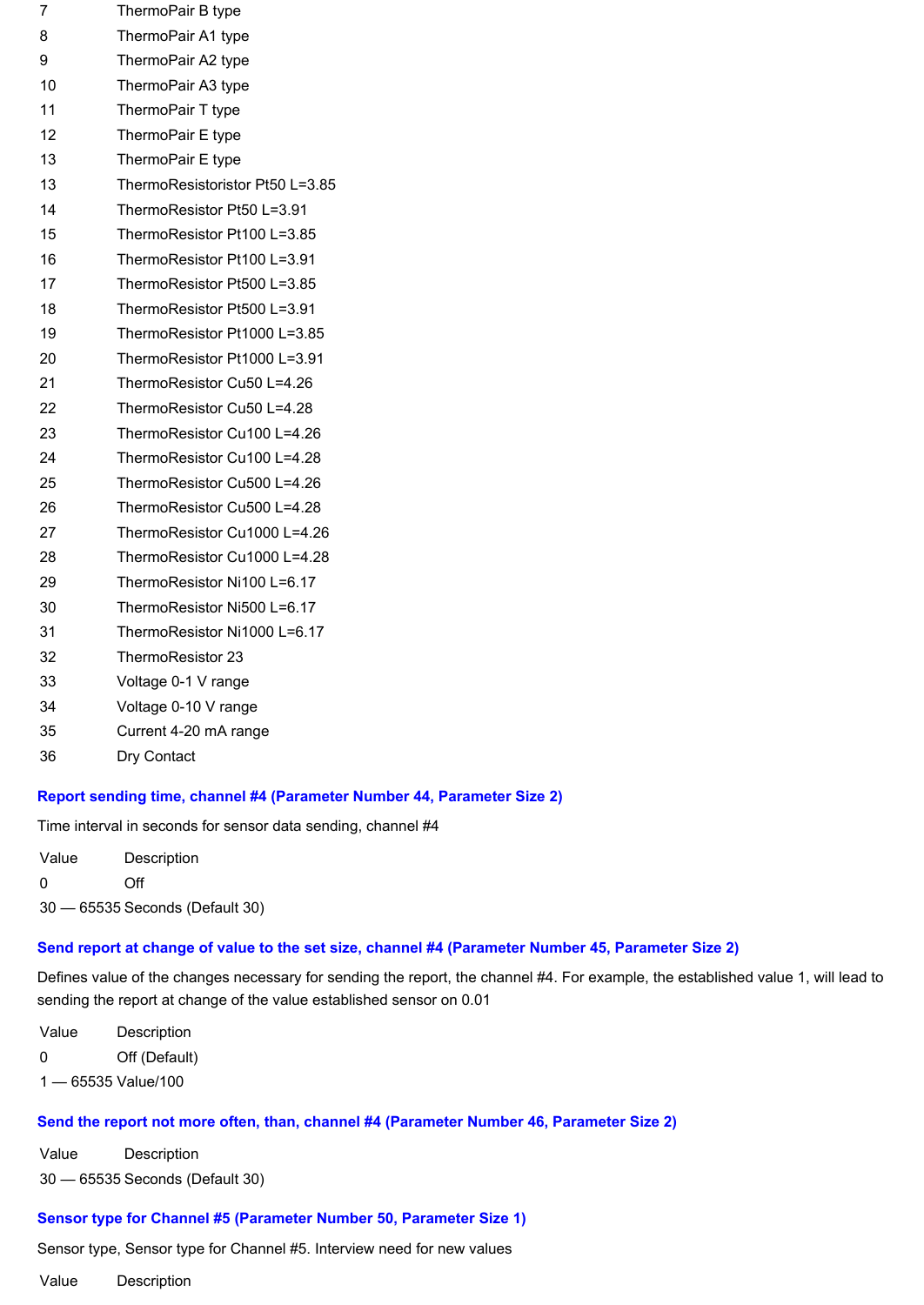| 0              | No sensor (Default)            |
|----------------|--------------------------------|
| 1              | ThermoPair L type              |
| $\overline{2}$ | ThermoPair J type              |
| 3              | ThermoPair N type              |
| 4              | ThermoPair K type              |
| 5              | ThermoPair S type              |
| 6              | ThermoPair R type              |
| 7              | ThermoPair B type              |
| 8              | ThermoPair A1 type             |
| 9              | ThermoPair A2 type             |
| 10             | ThermoPair A3 type             |
| 11             | ThermoPair T type              |
| 12             | ThermoPair E type              |
| 13             | ThermoPair E type              |
| 13             | ThermoResistoristor Pt50 L=3.8 |
| 14             | ThermoResistor Pt50 L=3.91     |
| 15             | ThermoResistor Pt100 L=3.85    |
| 16             | ThermoResistor Pt100 L=3.91    |
| 17             | ThermoResistor Pt500 L=3.85    |
| 18             | ThermoResistor Pt500 L=3.91    |
| 19             | ThermoResistor Pt1000 L=3.85   |
| 20             | ThermoResistor Pt1000 L=3.91   |
| 21             | ThermoResistor Cu50 L=4.26     |
| 22             | ThermoResistor Cu50 L=4.28     |
| 23             | ThermoResistor Cu100 L=4.26    |
| 24             | ThermoResistor Cu100 L=4.28    |
| 25             | ThermoResistor Cu500 L=4.26    |
| 26             | ThermoResistor Cu500 L=4.28    |
| 27             | ThermoResistor Cu1000 L=4.26   |
| 28             | ThermoResistor Cu1000 L=4.28   |
| 29             | ThermoResistor Ni100 L=6.17    |
| 30             | ThermoResistor Ni500 L=6.17    |

- ThermoResistor Ni1000 L=6.17
- ThermoResistor 23
- 33 Voltage 0-1 V range
- 34 Voltage 0-10 V range
- Current 420 mA range
- Dry Contact

#### **Report sending time, channel #5 (Parameter Number 54, Parameter Size 2)**

 $L=3.85$ 

Time interval in seconds for sensor data sending, channel #5

Value Description Off

— 65535 Seconds (Default 30)

#### **Send report at change of value to the set size, channel #5 (Parameter Number 55, Parameter Size 2)**

Defines value of the changes necessary for sending the report, the channel #5. For example, the established value 1, will lead to sending the report at change of the value established sensor on 0.01

Value Description Off (Default) — 65535 Value/100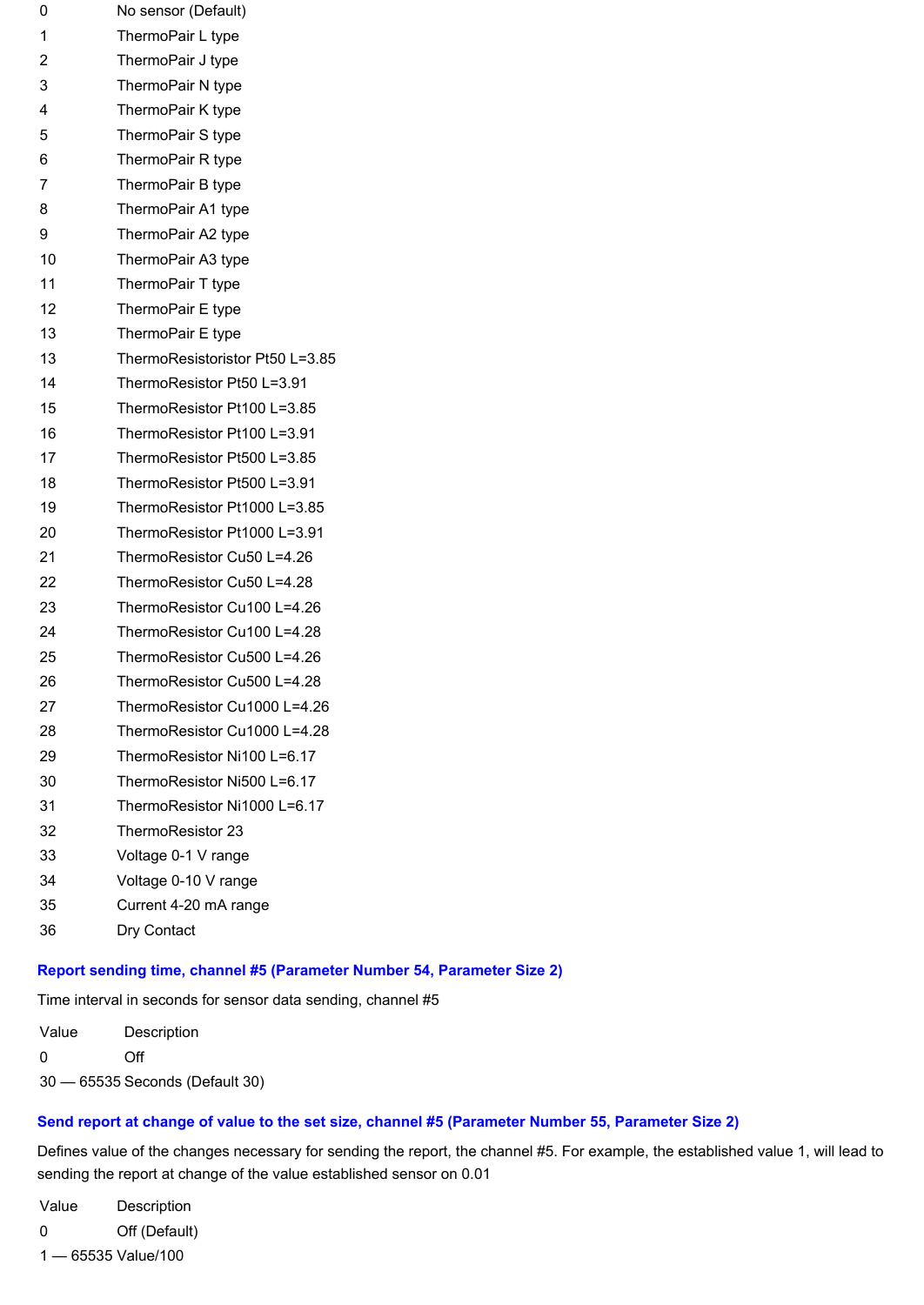#### **Send the report not more often, than, channel #5 (Parameter Number 56, Parameter Size 2)**

Value Description

30 — 65535 Seconds (Default 30)

# **Command Classes**

Supported Command Classes

- Basic (version 1)
- Binary Switch (version 1)
- (version 2)
- Multilevel Sensor (version 5)
- (version 1)
- (version 1)
- (version 2)
- Multi Channel (version 4)
- Configuration (version 1)
- Alarm (version 5)
- Manufacturer Specific (version 2)
- Powerlevel (version 1)
- Firmware Update Meta Data (version 3)
- Association (version 2)
- Version (version 2)
- Multi Channel Association (version 3)
- Multi Command Encapsulated (version 1)

# **Technical Data**

| IP Rating                 | IP 20                                                      |  |
|---------------------------|------------------------------------------------------------|--|
| Frequency                 | 869 MHz                                                    |  |
| Wireless Range            | up to 50 m outside, on average up to 15 m inside buildings |  |
| Routing                   | Yes                                                        |  |
| Explorer Frame Support No |                                                            |  |
| <b>SDK</b>                |                                                            |  |
| Device Type               | Slave with routing capabilities                            |  |
| Generic Device Class      | <b>Binary Switch</b>                                       |  |
| Specific Device Class     | <b>Binary Power Switch</b>                                 |  |
| Routing                   | Yes                                                        |  |
| <b>FLIRS</b>              | No.                                                        |  |
| <b>Firmware Version</b>   | 1.0                                                        |  |

# **Explanation of Z-Wave specific terms**

- **Controller** is a ZWave device with capabilities to manage the network. Controllers are typically Gateways, Remote Controls or battery operated wall controllers.
- **Slave** is a ZWave device without capabilities to manage the network. Slaves can be sensors, actuators and even remote controls.
- **Primary Controller** is the central organizer of the network. It must be a controller. There can be only one primary controller in a Z-Wave network.
- Add is the process of bringing new Z-Wave devices into a network.
- Remove is the process of removing Z-Wave devices from the network.
- **Association** is a control relationship between a controlling device and a controlled device.
- Wakeup Notification is a special wireless message issued by a Z-Wave device to annonces that is is able to communicate.
- **Node Information Frame** is a special wireless message issued by a Z\_Wave device to announce its capabilities and functions.